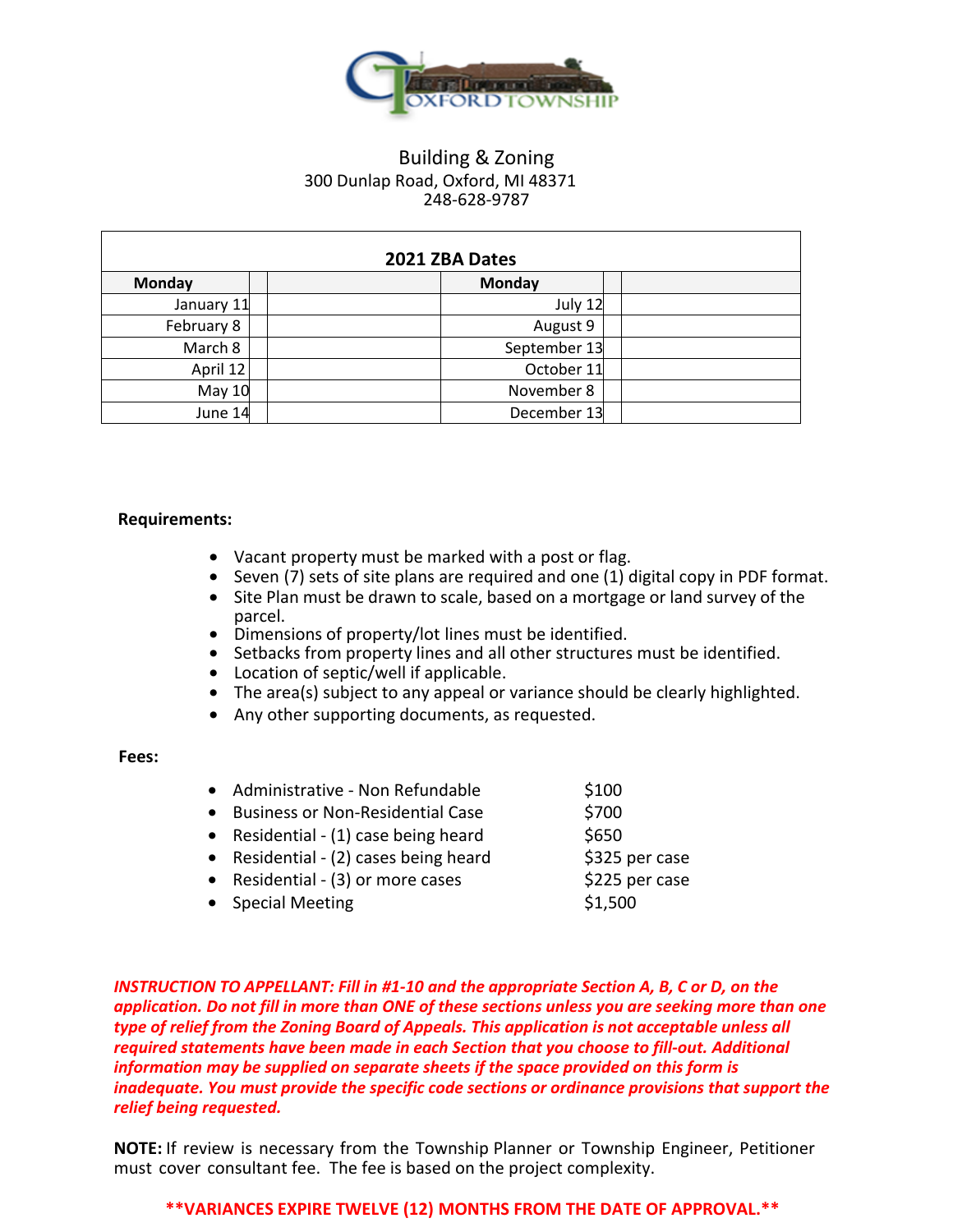

# **Zoning Board of Appeals Application**

Case # \_\_\_\_\_\_\_\_\_\_\_\_\_\_\_\_\_\_\_\_

I (We) the undersigned, do hereby make application to the Zoning Board of Appeals of Oxford Township for a hearing on the following described matter:

| Last                   |      | First |       |  |
|------------------------|------|-------|-------|--|
|                        |      |       |       |  |
| Street                 | City | Zip   | Phone |  |
|                        |      |       |       |  |
|                        |      |       |       |  |
|                        | Last | First |       |  |
| Street                 | City | Zip   | Phone |  |
|                        |      |       |       |  |
|                        |      |       |       |  |
|                        |      |       |       |  |
|                        |      |       |       |  |
|                        |      |       |       |  |
| 4. ZONING OF PROPERTY: |      |       |       |  |

*INSTRUCTION TO APPELLANT: Fill in #1-10 and the appropriate Section A, B, C or D, on the application. Do not fill in more than ONE of these sections unless you are seeking more than one type of relief from the Zoning Board of Appeals. This application is not acceptable unless all required statements have been made in each Section that you choose to fill-out. Additional information may be supplied on separate sheets if the space provided on this form is inadequate. You must provide the specific code sections or ordinance provisions that support the relief being requested.*

**SECTION A: INTERPRETATION:** Check the appropriate box below:

 The Appellant requests that an interpretation be made by the Zoning Board of Appeals of Article \_\_\_\_\_\_\_\_, Section \_\_\_\_\_\_\_\_\_\_\_ of the Township Zoning Ordinance

\_\_\_\_\_\_\_\_\_\_\_\_\_\_\_\_\_\_\_\_\_\_\_\_\_\_\_\_\_\_\_\_\_\_\_\_\_\_\_\_\_\_\_\_\_\_\_\_\_\_\_\_\_\_\_\_\_\_\_\_\_\_\_\_\_\_\_\_\_\_\_\_\_\_\_\_\_\_\_\_\_\_\_\_\_\_\_\_\_\_\_\_\_\_

An appeal is made for an interpretation of the Zoning Map

The above interpretation is requested for the following reason(s): \_\_\_\_\_\_\_\_\_\_\_\_\_\_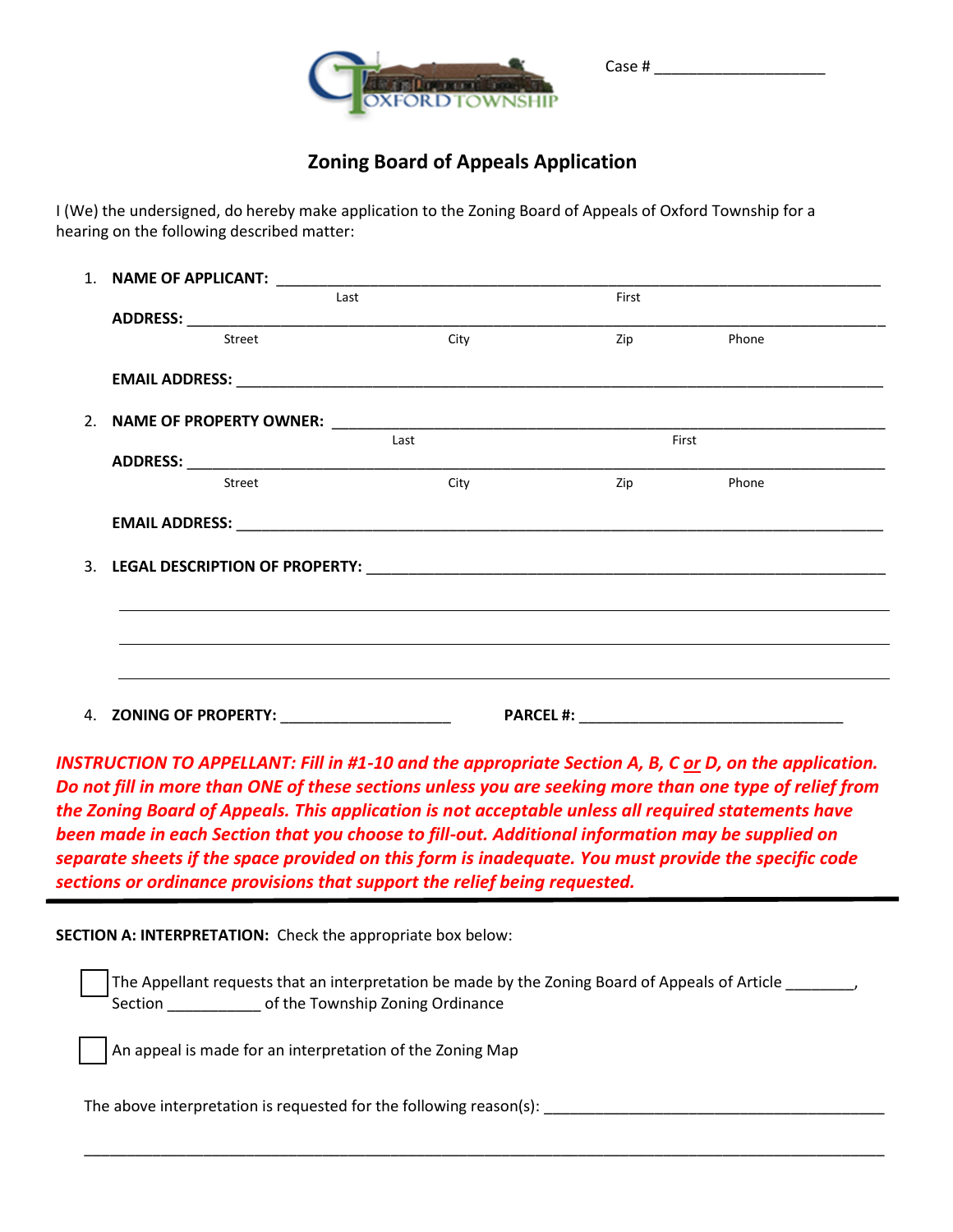|                                | SECTION B: DIMENSIONAL OR USE VARIANCE: The Appellant requests a variance to be granted from the terms of Article<br>Section _____________ of the Zoning Ordinance in the case of his/her property because the following peculiar or      |
|--------------------------------|-------------------------------------------------------------------------------------------------------------------------------------------------------------------------------------------------------------------------------------------|
|                                | unusual conditions are present which justify a variance:                                                                                                                                                                                  |
|                                |                                                                                                                                                                                                                                           |
|                                |                                                                                                                                                                                                                                           |
|                                | The following describes the unnecessary hardship or practical difficulty that will result if the variance is not granted:                                                                                                                 |
|                                |                                                                                                                                                                                                                                           |
|                                | Has a Building Permit been refused for this request:<br>Yes<br>No                                                                                                                                                                         |
|                                | Is this appeal the result of an Ordinance Violation Notice:<br>Yes<br>No                                                                                                                                                                  |
| Is this an existing condition? | <b>Yes</b><br>No                                                                                                                                                                                                                          |
|                                | <b>SECTION C: APPEAL:</b> The Appellant requests reversal of the following decision(s) of the _______________________                                                                                                                     |
|                                |                                                                                                                                                                                                                                           |
| appeal.                        | Article ________, Section ______________ of the Zoning Ordinance authorizes the Zoning Board of Appeals to address the                                                                                                                    |
|                                | SECTION D: OTHER RELIEF REQUESTED OR SPECIAL EXCEPTION: The Appellant requests that the following request be                                                                                                                              |
| Township Code of Ordinances.   | <u> 1989 - Johann John Stoff, deutscher Stoffen und der Stoffen und der Stoffen und der Stoffen und der Stoffen</u><br>Authorization for the above is found in Chapter ______________, Article __________, Section _______________ of the |
|                                |                                                                                                                                                                                                                                           |

5. Do you have control over any of the properties adjoining the site you have described in #3 of this application? ☐ Yes ☐ No If yes, describe the properties involved: \_\_\_\_\_\_\_\_\_\_\_\_\_\_\_\_\_\_\_\_\_\_\_\_\_\_\_\_\_\_\_\_\_\_\_\_\_\_

\_\_\_\_\_\_\_\_\_\_\_\_\_\_\_\_\_\_\_\_\_\_\_\_\_\_\_\_\_\_\_\_\_\_\_\_\_\_\_\_\_\_\_\_\_\_\_\_\_\_\_\_\_\_\_\_\_\_\_\_\_\_\_\_\_\_\_\_\_\_\_\_\_\_\_\_\_\_\_\_\_\_\_\_\_\_\_\_\_\_

6. How long have you owned the property described in #3 and #6 of this application? \_\_\_\_\_\_\_\_\_\_\_\_\_\_\_\_\_\_\_\_\_\_\_\_\_\_